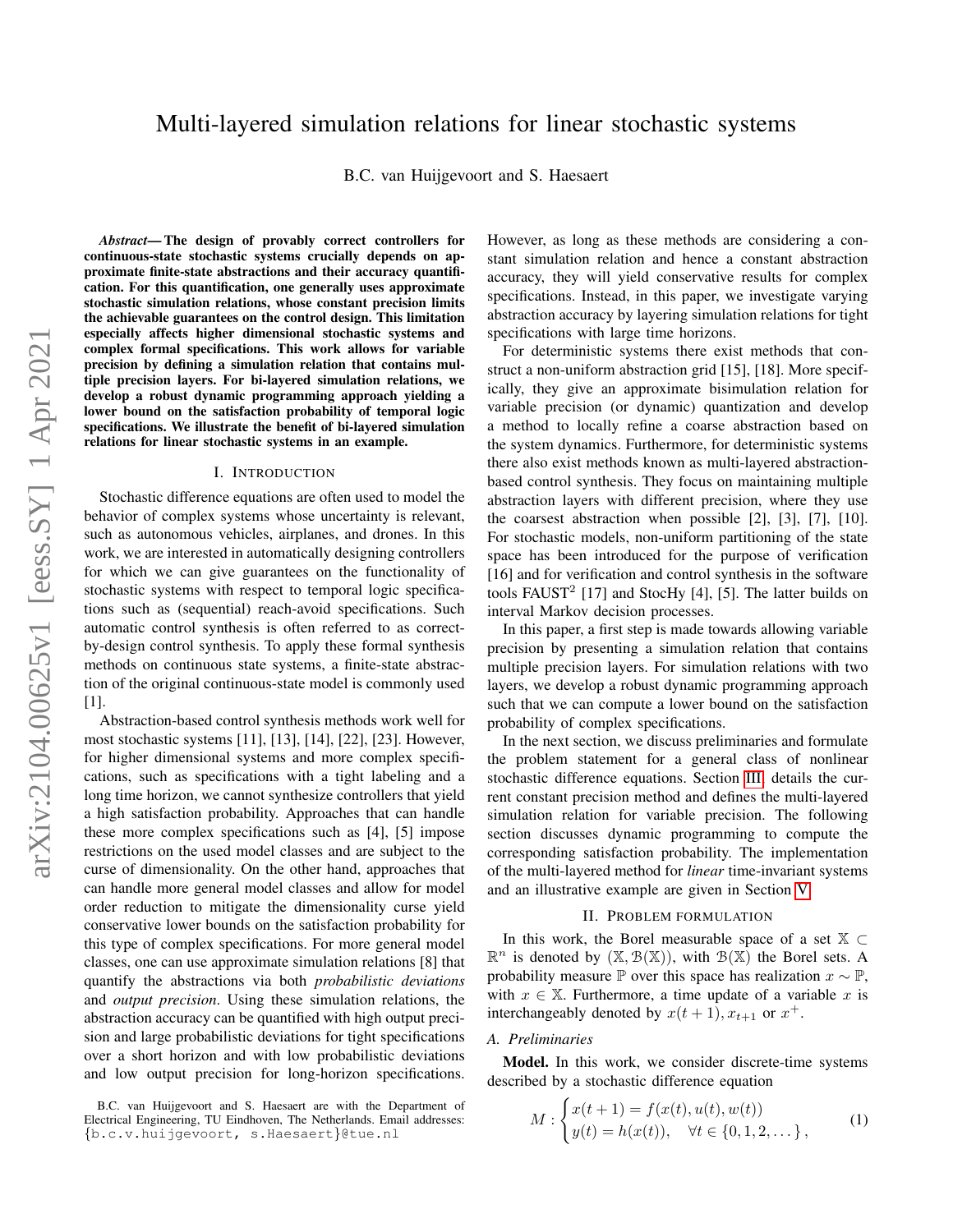with state  $x(t) \in \mathbb{X}$ , input  $u(t) \in \mathbb{U}$ , disturbance  $w(t) \in \mathbb{W}$ , output  $y(t) \in \mathbb{Y}$  and with measurable functions  $f : \mathbb{X} \times$  $\mathbb{U} \times \mathbb{W} \to \mathbb{X}$  and  $h : \mathbb{X} \to \mathbb{Y}$ . The class of all stochastic difference equations [\(1\)](#page-0-0) with the same metric output space  $(\mathbb{Y}, \mathbf{d}_{\mathbb{Y}})$  is denoted as  $\mathcal{M}_{\mathbb{Y}}$ . The system is initialized with  $x(0) = x_0 \in \mathbb{X}$  and  $w(t)$  is an independently and identically distributed signal with realizations  $w \sim \mathbb{P}_w$ .

A finite path of the model is a sequence  $\omega_t$  :=  $x_0, u_0, x_1, u_1, \ldots, x_t$ . An infinite path is a sequence  $\omega$  :=  $x_0, u_0, \ldots$  The paths start at  $x_0 = x(0)$  and are build up from realizations  $x_{i+1} = x(i+1)$  based on [\(1\)](#page-0-0) given a state  $x(i) = x_i$ , input  $u(i)$  and disturbance  $w(i)$  for each time step *i*. We denote the state trajectories as  $x = x_0, x_1, \ldots$ , with associated suffix  $x_t = x_t, x_{t+1}, \ldots$ . The output  $y_t$  contains the variables of interest for the performance of the system and for each state trajectory there exists a corresponding output trajectory  $y = y_0, y_1, \ldots$ 

A control strategy is a sequence  $\mu = (\mu_0, \mu_1, \mu_2, \dots)$  of maps  $\mu_i(\omega_t) \in \mathbb{U}$  that assigns for each finite path  $\omega_t$  and input  $u_t$ . The control strategy is a Markov policy if  $\mu_t$  only depends on  $x_t$ , and it is stationary if the policies  $\mu_t$  do not depend on the time index  $t$ . In this work, we are interested in control strategies denoted as C that can be represented with finite memory, that is, policies that are either time stationary Markov policies or have a finite internal memory.

Specifications. To express reach-avoid specifications, we use the syntactically co-safe linear temporal logic language (scLTL) [1], [12]. This language consists of atomic propositions  $p_1, p_2, \ldots p_N$  that are true or false. The set of atomic propositions and the corresponding alphabet are denoted by  $AP = \{p_1, \ldots, p_N\}$  and  $\Sigma = 2^{\overline{AP}}$ , respectively. Each letter  $\pi \in \Sigma$  contains the set of atomic propositions that are true. A (possibly infinite) string of letters forms a word  $\pi = \pi_0, \pi_1, \ldots$  The output trajectory  $y = y_0, y_1, \ldots$  of a system [\(1\)](#page-0-0) is translated to the word  $\boldsymbol{\pi} = L(y_0), L(y_1), \dots$ using labeling function  $L : \mathbb{Y} \to 2^{AP}$  that translates each output to a specific letter  $\pi_t = L(y_t)$ . Similarly, suffices  $y_t$  are translated to suffix words  $\pi_t$ . By combining atomic propositions with logical operators, the language of scLTL can be defined as follows.

*Definition 1 (scLTL syntax):* An scLTL formula  $\phi$  is defined over a set of atomic propositions as

<span id="page-1-4"></span>
$$
\phi ::= p | \neg p | \phi_1 \land \phi_2 | \phi_1 \lor \phi_2 | \bigcirc \phi | \phi_1 \cup \phi_2, \quad (2)
$$

with atomic proposition  $p \in AP$ .

The semantics of this syntax can be given for the suffices  $\pi_t$ . An atomic proposition  $\pi_t$   $\models$  p holds if  $p \in \pi_t$ , while a negation  $\pi_t$   $\models \neg \phi$  holds if  $\pi_t \not\models \phi$ . Furthermore, a conjunction  $\pi_t \models \phi_1 \land \phi_2$  holds if both  $\pi_t \models \phi_1$  and  $\pi_t \models \phi_2$ are true, while a disjunction  $\pi_t \models \phi_1 \lor \phi_2$  holds if either  $\pi_t \models \phi_1$  or  $\pi_t \models \phi_2$  is true. Also, a next statement  $\pi_t \models \bigcirc \phi$ holds if  $\pi_{t+1} \models \phi$ . Finally, an until statement  $\pi_t \models \phi_1 \cup \phi_2$ holds if there exists an  $i \in \mathbb{N}$  such that  $\pi_{t+i} \models \phi_2$  and for all  $j \in \mathbb{N}, 0 \leq j < i$  we have  $\pi_{t+j} \models \phi_1$ . A system satisfies a specification if the generated word  $\pi_0 = \pi = L(y)$  satisfies the specification, i.e.,  $\pi_0 \models \phi$ .

## *B. Problem statement*

Correct-by-design control synthesis focuses on designing controller C, for model M and specification  $\phi$ , such that the controlled system  $M \times C$  satisfies the specification, denoted as  $M \times C \models \phi$ . For stochastic systems, we are interested in the satisfaction probability, denoted as  $\mathbb{P}(M \times C \models \phi)$ .

**Problem.** Given model  $M$  as in [\(1\)](#page-0-0), an scLTL specification  $\phi$  and a probability  $p \in [0, 1]$ , find a controller C, such that

<span id="page-1-5"></span>
$$
\mathbb{P}(M \times C \models \phi) \ge p. \tag{3}
$$

### III. MULTI-LAYERED SIMULATION RELATIONS

<span id="page-1-0"></span>Consider a continuous-state model as given in [\(1\)](#page-0-0), approximated with the following discrete-state abstract model

<span id="page-1-1"></span>
$$
\hat{M} : \begin{cases} \hat{x}(t+1) = \hat{f}(\hat{x}(t), \hat{u}(t), \hat{w}(t)) \\ \hat{y}(t) = \hat{h}(\hat{x}(t)), \end{cases}
$$
\n(4)

with state  $\hat{x} \in \mathbb{\hat{X}}$ , initialized by  $\hat{x}(0) = \hat{x}_0$  and with input  $\hat{u} \in \mathbb{U}$ , output  $\hat{y} \in \mathbb{Y}$  and disturbance  $\hat{w} \in \mathbb{W}$ . The functions  $\hat{f}: \mathbb{X} \times \mathbb{U} \times \mathbb{W} \to \mathbb{\hat{X}}$  and  $\hat{h}: \mathbb{\hat{X}} \to \mathbb{Y}$  are assumed to be measurable. Furthermore,  $\hat{w}(t)$  is an independently and identically distributed signal with realizations  $\hat{w} \sim \mathbb{P}_{\hat{w}}$ .

## *A. Stochastic simulation relations*

To give guarantees on the satisfaction probability we need to quantify the similarity between the two models. This quantification is performed by coupling the transitions of the models. First, the control inputs u and  $\hat{u}$  are coupled through an interface function denoted as

<span id="page-1-2"></span>
$$
\mathcal{U}_v: \hat{\mathbb{U}} \times \hat{\mathbb{X}} \times \mathbb{X} \to \mathbb{U}.
$$
 (5)

Next, the probability measures  $\mathbb{P}_w$  and  $\mathbb{P}_{\hat{w}}$  of their disturbances  $w$  and  $\hat{w}$  are coupled.

*Definition 2 (Coupling probability measures):* A

coupling [6] of probability measures  $\mathbb{P}_w$  and  $\mathbb{P}_{\hat{w}}$  on the same measurable space  $(W, \mathcal{B}(W))$  is any probability measure W on the product measurable space  $(W \times W, \mathcal{B}(W \times W))$ whose marginals are  $\mathbb{P}_w$  and  $\mathbb{P}_{\hat{w}}$ , that is,

$$
\mathcal{W}(\hat{A} \times \mathbb{W}) = \mathbb{P}_{\hat{w}}(\hat{A}) \text{ for all } \hat{A} \in \mathcal{B}(\mathbb{W})
$$
  

$$
\mathcal{W}(\mathbb{W} \times A) = \mathbb{P}_{w}(A) \text{ for all } A \in \mathcal{B}(\mathbb{W}).
$$

More information about this state-dependent coupling and its influence on the simulation relation can be found in [8], [20]. Consider now the resulting coupled transitions  $x(t+1)$ and  $\hat{x}(t+1)$  based on respectively [\(1\)](#page-0-0) and [\(4\)](#page-1-1), a measurable interface function  $\mathcal{U}_v$  [\(5\)](#page-1-2), and a measurable stochastic kernel  $W(\cdot|\hat{x}, x, \hat{u})$ . The combined stochastic difference equation can then be defined as

<span id="page-1-3"></span>
$$
\hat{M}||M: \begin{cases}\n\begin{pmatrix}\n\hat{x}_{t+1} \\
x_{t+1}\n\end{pmatrix} &= \begin{pmatrix}\n\hat{f}(\hat{x}_t, \hat{u}_t, \hat{w}_t) \\
f(x(t), \mathcal{U}_v(\hat{u}_t, \hat{x}_t, x_t), w_t)\n\end{pmatrix} \\
\begin{pmatrix}\ny_t\n\end{pmatrix} &= h(x_t)\n\end{cases}
$$

with states  $(\hat{x}, x) \in \mathbb{\hat{X}} \times \mathbb{X}$ , input  $\hat{u} \in \mathbb{U}$ , coupled disturbance  $(\hat{w}, w) \sim \mathcal{W}(\cdot | \hat{x}, x, \hat{u})$  and output  $y \in \mathbb{Y}$ . Furthermore, in [9] it is shown that for any controller for this system there exists an equivalent controller for the original system [\(1\)](#page-0-0). Given this coupled stochastic difference equation, we can analyze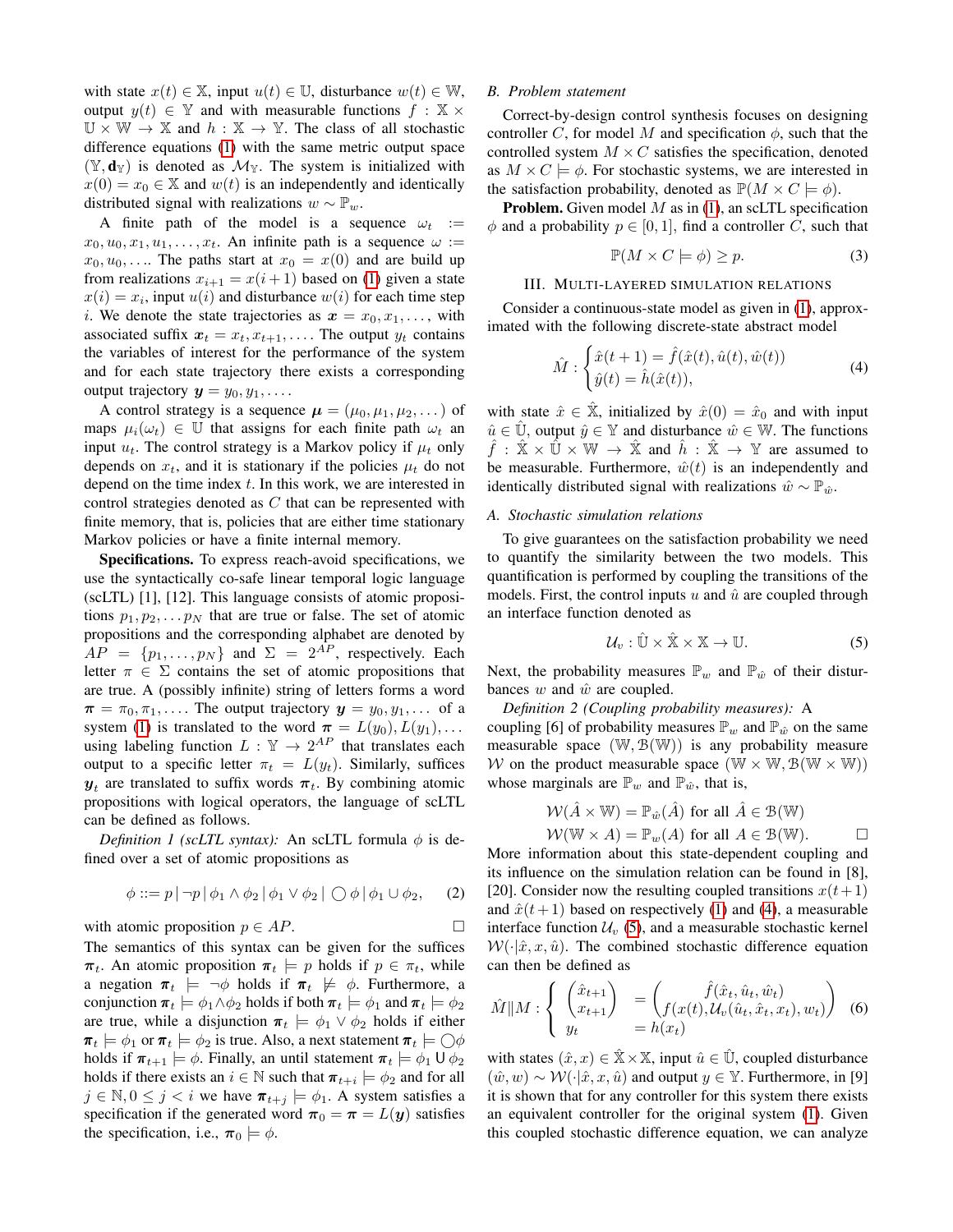how close the transitions are. Suppose that you are given a simulation relation  $\mathcal{R} \subset \mathbb{X} \times \mathbb{X}$ , then for all states inside this relation,  $(\hat{x}, x) \in \mathcal{R}$  and for all inputs  $\hat{u} \in \mathbb{U}$  we can quantify a lower-bound on the probability that the next state  $(\hat{x}^+, x^+)$ is also inside this simulation relation, i.e.  $(\hat{x}^+, x^+) \in \mathcal{R}$ . Hence, for all states  $(\hat{x}, x) \in \mathcal{R}$  we require that

<span id="page-2-0"></span>
$$
\forall \hat{u} \in \mathbb{\hat{U}} : (\hat{x}^+, x^+) \in \mathcal{R} \tag{7}
$$

has a lower-bound on its probability denoted by  $1 - \delta$  given the transitions in [\(6\)](#page-1-3). To quantify the similarity between the stochastic models  $M(1)$  $M(1)$  and  $M(4)$  $M(4)$ , we follow [8], [20] and consider an approximate simulation relation.

*Definition 3* ( $(\epsilon, \delta)$ -stochastic simulation relation): Let the models M and M in  $\mathcal{M}_{\mathbb{Y}}$  with metric output space  $(\mathbb{Y}, \mathbf{d}_{\mathbb{Y}})$ , and the interface function  $\mathcal{U}_v$  [\(5\)](#page-1-2) be given. Suppose that there exists a Borel measurable stochastic kernel  $W$ that couples  $\mathbb{P}_w$  and  $\mathbb{P}_{\hat{w}}$  and there exists a measurable relation  $\mathcal{R} \subseteq \mathbb{X} \times \mathbb{X}$  such that  $(\hat{x}_0, x_0) \in \mathcal{R}$  and such that for all  $(\hat{x}, x) \in \mathcal{R}$ , we have that

1)  $\mathbf{d}_{\mathbb{Y}}(\hat{y}, y) \leq \epsilon$  with  $\hat{y} = \hat{h}(\hat{x})$  and  $y = h(x)$ ; and

2) with probability at least  $1-\delta$  the invariance [\(7\)](#page-2-0) holds. Then M is  $(\epsilon, \delta)$ -stochastically simulated by M, and this is denoted as  $\hat{M} \preceq_{\epsilon}^{\delta} M$ .  $\frac{\delta}{\epsilon} M$ . In [20], it has been shown that  $\epsilon$  and  $\delta$  have a trade-off. Increasing  $\epsilon$  decreases the achievable  $\delta$  and vice versa.

## *B. Variable precision*

Current methods define one simulation relation for the whole state space, while we desire a multi-layered simulation relation  $R$  that switches between multiple simulation relations to allow variable precision. Denote the number of simulation relations by  $N_R$  and denote each simulation relation as  $\mathcal{R}_i$  with precision  $\epsilon_i$ . A representation of such a multilayered simulation relation with two simulation relations is given in Fig. [1.](#page-2-1) Here, the self loops represent remaining in the

<span id="page-2-1"></span>
$$
1-\delta_{11} \underbrace{\bigodot \left(\mathcal{R}_1\right)}_{1-\delta_{12}} \underbrace{\left(\mathcal{R}_2\right)}_{1-\delta_{12}} \underbrace{\left(\mathcal{R}_2\right)}_{1-\delta_{22}}
$$

Fig. 1: Multi-layered simulation relation  $\Re$  consisting of two simulation relations  $\mathcal{R}_1$  and  $\mathcal{R}_2$ . The edges are labelled with a lower-bound on the probability that the transition occurs.

same simulation relation, while a switch is indicated by the dashed arrows. Similarly to the invariance requirement in [\(7\)](#page-2-0), we now associate a lower bound on the probability of each transition from  $\mathcal{R}_i$  to  $\mathcal{R}_j$  as  $1 - \delta_{ij}$ . Furthermore, we define  $\epsilon, \delta$  with  $\epsilon = (\epsilon_1, \epsilon_2, \dots, \epsilon_{N_R})$  and  $\delta =$  $\begin{pmatrix} \delta_{11} & \delta_{12} & \dots \\ \delta_{21} & \delta_{22} & \\ \vdots & \vdots & \ddots \end{pmatrix}$  $\setminus$ .

In the remainder of this paper, a switch from simulation relation  $\mathcal{R}_i$  to  $\mathcal{R}_j$  is denoted by action  $s_{ij}$ . This assigned action determines the stochastic kernel  $W_{ij}$ . Since the disturbances of the combined transitions [\(6\)](#page-1-3) are generated from this stochastic kernel, [\(6\)](#page-1-3) holds, with  $(\hat{w}, w) \sim \mathcal{W}_{ij}$  if  $s_t = s_{ij}$ . The input space of this combined system has been extended; that is, next to the input  $u_t$  we also have a switching input  $s_t$ . Remark that for any control strategy  $\mu$ for  $\hat{M}$  M there still trivially exists also a control strategy  $\mu'$  for M that preserves the satisfaction probability. A multilayered simulation relation is defined as follows.

<span id="page-2-3"></span>*Definition 4 (Multi-layered simulation relation):* Let the models M and M in  $\mathcal{M}_{\mathbb{Y}}$  with metric output space  $(\mathbb{Y}, \mathbf{d}_{\mathbb{Y}})$ , and the interface function  $\mathcal{U}_{v}$  [\(5\)](#page-1-2) be given. If there exists measurable relations  $\mathcal{R}_i \subseteq \hat{\mathbb{X}} \times \mathbb{X}$  and Borel measurable stochastic kernels  $W_{ij}$  that couple  $\mathbb{P}_w$  and  $\mathbb{P}_{\hat{w}}$  for  $i, j \in$  $[1, \ldots, N_R]^2$  such that for all  $i \in [1, \ldots, N_R]$ :

- 1)  $\forall (\hat{x}, x) \in \mathcal{R}_i : \mathbf{d}_{\mathbb{Y}}(\hat{y}, y) \le \epsilon_i,$
- 2)  $\forall (\hat{x},x) \in \mathcal{R}_i, \forall \hat{u} \in \mathbb{U} : (\hat{x}^+, x^+) \in \mathcal{R}_j$  holds with probability at least  $1 - \delta_{ij}$  with respect to  $\mathcal{W}_{ij}$ ;

<span id="page-2-2"></span>and for which there exists  $i \in [1, \ldots, N_R]$  with  $(\hat{x}_0, x_0) \in$  $\mathcal{R}_i$ . Then  $\hat{M}$  is stochastically simulated by M in a multilayered fashion, denoted as  $\hat{M} \preceq_{\epsilon}^{ \delta} M$ . This simulation relation differs from the original one in Def. [3,](#page-2-2) since it contains multiple simulation relations with different precision and therefore, allows for variable precision.

### IV. MULTI-LAYERED DYNAMIC PROGRAMMING

#### *A. scLTL satisfaction as a reachability problem*

For control synthesis purposes an scLTL specification [\(2\)](#page-1-4) can be written as a deterministic finite-state automaton (DFA), defined by the tuple  $\mathcal{A} = \{Q, q_0, \Sigma, \tau_A, Q_f\}$ . Here,  $Q$ ,  $q_0$  and  $Q_f$  denote the set of states, initial state, and set of accepting states, respectively. Furthermore,  $\Sigma = 2^{AP}$ denotes the input alphabet and  $\tau_A$  :  $Q \times \Sigma \rightarrow Q$  is a transition function. For any scLTL specification  $\phi$  there exists a corresponding DFA  $A_{\phi}$  such that the word  $\pi$  satisfies this specification  $\pi \models \phi$ , when  $\pi$  is accepted by  $\mathcal{A}_{\phi}$  [1]. Here, acceptance by a DFA means that there exists a trajectory  $q_0q_1q_2 \ldots q_F$  with  $q_F \in Q_f$  that starts with  $q_0$  and evolves according to  $q_{t+1} = \tau_{\mathcal{A}}(q_t, \pi_t)$ . We can therefore reason about the satisfaction of probabilistic properties over  $M$  by analyzing its product composition with  $A_{\phi}$  [19] denoted as  $M \otimes A_{\phi}$ . This composition yields a stochastic system with states  $(x_t, q_t) \in \mathbb{X} \times Q$  and input  $u_t$ . Given input  $u_t$  the stochastic transition from  $x_t$  to  $x_{t+1}$  of M is represented by the transition from  $(x_t, q_t)$  to  $(x_{t+1}, q_{t+1})$  with  $q_{t+1} =$  $\tau_{A_{\phi}}(q_t, L(h(x_t)))$ . Hence solving the probabilistic satisfaction specification  $\phi$  is equivalent to solving a reachability problem over  $M \otimes A_{\phi}$  [1]. This reachability problem can be rewritten as a dynamic programming (DP) problem.

## *B. Dynamic programming with constant precision*

Given Markov policy  $\mu$  for  $M \otimes A_{\phi}$ , define the timedependent value function  $V_N^{\mu}$  as

$$
V_N^{\mu}(x,q) = \mathbb{E}_{\mu} \left[ \sum_{k=1}^N \mathbf{1}_{Q_f}(q_k) \prod_{j=1}^{k-1} \mathbf{1}_{Q \setminus Q_f}(q_j) \middle| (x_0, q_0) = (x, q) \right]
$$

with indicator function  $\mathbf{1}_F(q)$  equal to 1 if  $q \in F$  and 0 otherwise. Since  $V_N^{\mu}(x,q)$  expresses the probability that a trajectory generated by  $\mu$  starting from  $(x, q)$  will reach the target set  $Q_f$  within the time horizon  $[1, \ldots, N]$ , it also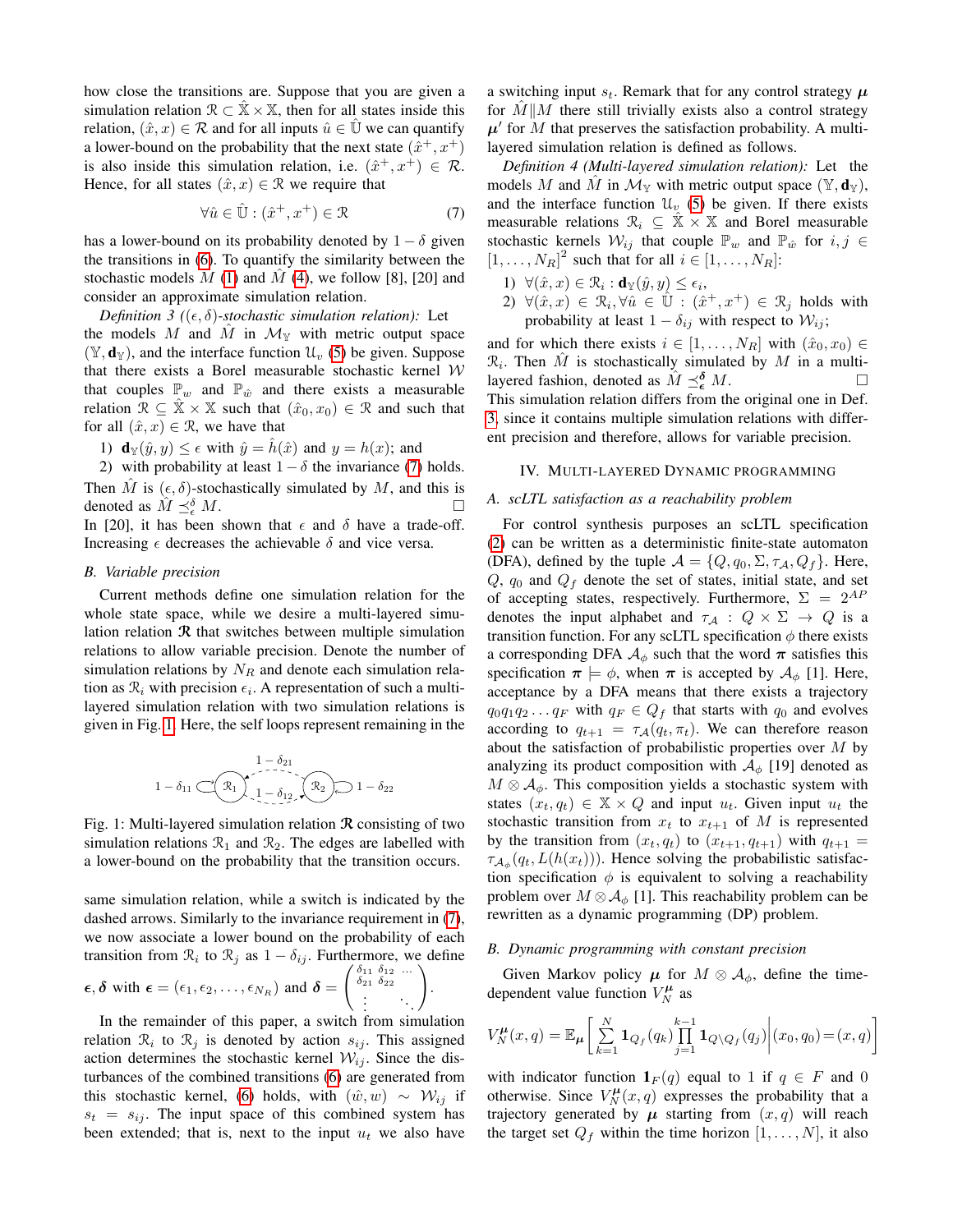expresses the probability that specification  $\phi$  will be satisfied in this time horizon. Next express the associated DP operator

<span id="page-3-2"></span>
$$
\mathbf{T}^{u}(V)(x,q) := \mathbb{E}_{\mu}\left(\max\left\{\mathbf{1}_{Q_{f}}(q^{+}), V(x^{+}, q^{+})\right\}\right), \quad (8)
$$

with  $u = \mu(x, q)$  and with the implicit transitions  $q^+ =$  $\tau_{\mathcal{A}_{\phi}}(q, L(h(x^+)))$ . Consider a policy  $\mu_i = (\mu_{i+1}, \dots \mu_N)$ with time horizon  $N - i$ , then it follows that  $V_{N-k+1}^{\mu_{k-1}} =$  $\mathbf{T}^{\mu_k}(V^{\mu_k}_{N-k})$ . Thus if  $V^{\mu_k}_{N-k}$  expresses the probability of reaching  $\hat{Q}_f$  within  $N - k$  steps, then  $\mathbf{T}_k^{\mu}(V_{N-k}^{\mu})$  expresses the probability of reaching  $Q_f$  within  $N - k + 1$  steps with policy  $\mu_{k-1}$ . It follows that for a stationary policy  $\mu$ , the infinite-horizon value function can be computed as  $V^{\mu}_{\infty} = \lim_{N \to \infty} (\mathbf{T}^{\mu})^N V_0$  with  $V_0 \equiv 0$ . Furthermore, the optimal DP operator  $\mathbf{T}^*(\cdot) := \sup_{\mu} \mathbf{T}^{\mu}(\cdot)$  can be used to compute the optimal converged value function  $V^*_{\infty}$ . The corresponding satisfaction probability can now be computed as  $\mathbb{P}^{\mu}$  :=  $\max(\mathbf{1}_{Q_f}(\bar{q}_0), V^*_{\infty}(x_0, \bar{q}_0)),$  with  $\bar{q}_0$  =  $\tau(q_0, L(h(x_0))$ . When the policy  $\mu$ , or equivalently the controller  $C$ , yields a satisfaction probability higher than  $p$ , then [\(3\)](#page-1-5) is satisfied and the synthesis problem is solved.

Due to its continuous states the DP formulation above cannot be computed for the original model  $M$ , so we use abstract model  $\tilde{M}$ . Next, we adjust the method in [9] to take into account the output- and probability deviations.

## *C. Bi-layered dynamic programming approach*



<span id="page-3-0"></span>Fig. 2: DFA  $A_{\phi}$  with labels  $l_i \in \Sigma$ , (a) with discrete modes with one layer, (b) with two layers and (c) with the highprecision layer only in modes with self loops.

To implement a layered DP approach, each simulation relation  $\mathcal{R}_i$  gets its own layer i to which we assign a value function  $V(x, q, i)$ . In the remainder of this section, we present a bi-layered approach, where two simulation relations  $\mathcal{R}_1$  and  $\mathcal{R}_2$  with  $\mathcal{R}_1 \supseteq \mathcal{R}_2$ ,  $\epsilon_1 \geq \epsilon_2$ , and  $\delta_1 \leq \delta_2$  are given. We further assume that the layers and corresponding switching strategies are given. A switching strategy consists of switching actions defined for all abstract states  $\hat{x} \in \mathbb{X}$  in each layer. In Fig. [2b,](#page-3-0) we see a DFA  $A_{\phi}$  that is constructed for a bi-layered approach and with edges labeled by  $l_i \in \Sigma$ . Here, the fully orange modes consist of only layer 2, while in the other modes both layers are created.

The value function defines a lower bound on the probability that specification  $\phi$  will be satisfied in the time horizon  $[1, \ldots, N]$ . We can now define a robust operator  $\mathbf{T}_{s_{ij}}^{\hat{u}}$  as

<span id="page-3-1"></span>
$$
\mathbf{T}_{s_{ij}}^{\hat{u}}(V)(\hat{x}, q, i) = \mathbf{L}(\mathbb{E}_{\hat{u}}(\min_{q^+ \in Q_{\epsilon_j}^+} \max\left\{ \mathbf{1}_{Q_f}(q^+), V(\hat{x}^+, q^+, j) \right\}) - \delta_{ij}), (9)
$$

with  $\mathbf{L} : \mathbb{R} \to [0, 1]$  a truncation function defined as  $\mathbf{L}(\cdot) :=$  $\min(1, \max(0, \cdot))$  and with

<span id="page-3-5"></span>
$$
Q_{\epsilon_j}^+(q, \hat{y}^+) := \left\{ \tau_{\mathcal{A}}(q, L(y^+)) \mid ||y^+ - \hat{y}^+|| \le \epsilon_j \right\}. \tag{10}
$$

For a given switching policy  $\mu^s$  :  $\hat{X} \times Q \times$  $[1,2] \rightarrow \hat{U} \times [s_{i1}, s_{i2}],$  we define  $\mathbf{T}^{\mu^s}(V)(\hat{x}, q, i)$  =  $\mathbf{T}^{\hat{u}}_{s_{ij}}(V)(\hat{x}, q, i)$  with  $(\hat{u}, s_{ij}) = \mu^{s}(\hat{x}, q, i)$ . Consider a policy  $\mu_k^s = (\mu_{k+1}^s, \dots, \mu_N^s)$ , then for all  $(\hat{x}, q, i)$  we have that  $V_{N-k+1}^{\mu_{k-1}^s} = \mathbf{T}^{\mu_k^s}(V_{N-k}^{\mu_k^s})$ , initialized with  $V_0 \equiv 0$ . As before, for a stationary policy  $\mu^s$ , the infinite-horizon value function for both layers can be computed as  $V^{\mu^s}_{\infty}$  =  $\lim_{N\to\infty} (\mathbf{T}^{\mu^s})^N V_0$  with  $V_0 \equiv 0$ . Furthermore, the optimal robust operator  $\mathbf{T}^*(\cdot) := \sup_{\mu^s} \mathbf{T}^{\mu^s}(\cdot)$  can be used to compute the optimal converged value function  $V_{\infty}^*$ .

Consider a control strategy  $\mu^s$  for  $\hat{M}$ . This strategy can also be implemented on the combined model  $\hat{M} \parallel M$  and we can denote the value function of the combined model as  $V_c(\hat{x}, x, q)$ . As mentioned before, the control strategy for the combined model can be refined to a control strategy of the original model M [\(1\)](#page-0-0). Although  $V_c(\hat{x}, x, q)$  expresses the probability of satisfaction, it cannot be computed directly, instead we can compute  $V(\hat{x}, q, i)$  over the abstract model M using  $(9)$ .

<span id="page-3-3"></span>*Lemma 1:* Suppose  $\hat{M} \preceq_{\epsilon}^{b} M$  with a multi-layered simulation relation  $\Re$  is given. Let  $V(\hat{x}, q, j) \leq V_c(\hat{x}, x, q)$  for all  $(\hat{x}, x) \in \mathcal{R}_i$ , then

$$
\mathbf{T}_{s_{ij}}^{\hat{u}}(V)(\hat{x}, q, i) \le \mathbf{T}^{\hat{u}}(V_c)(\hat{x}, x, q) \quad \forall (\hat{x}, x) \in \mathcal{R}_i, \quad (11)
$$

<span id="page-3-4"></span>where  $\mathbf{T}_{s_{ij}}^{\hat{u}}(V)(\hat{x}, q, i)$  is the  $(\epsilon, \delta)$ -robust operator [\(9\)](#page-3-1) with respect to stochastic transitions of  $\hat{M}$  and  $\mathbf{T}^{\hat{u}}(V_c)(\hat{x}, x, q)$ is the exact recursion [\(8\)](#page-3-2) with respect to the combined stochastic transitions [\(6\)](#page-1-3).

*Proof:* The proof of Lemma [1](#page-3-3) follows along the same lines of the proof of Lemma 3 in [9].

The value function gives the probability of satisfying the specification after 1 time step, by including the first time instance based on  $x_0$ , we can compute the robust satisfaction probability, that is

$$
\mathbb{R}^{\boldsymbol{\mu}^s} := \max(\mathbf{1}_{Q_f}(\bar{q}_0), V^{\boldsymbol{\mu}^s}_{\infty}(x_0, \bar{q}_0)),\tag{12}
$$

with  $\bar{q}_0 = \tau_{A_{\phi}}(q_0, L(h(x_0)))$ . The robust satisfaction probability gives a lower-bound on the actual satisfaction probability  $\mathbb{P}^{\mu^s}$ . When the policy  $\mu^s$  defined by controller C yields a robust satisfaction probability higher than  $p$ , then [\(3\)](#page-1-5) is satisfied and the control synthesis problem is solved.

## *D. Bi-layered dynamic programming with partial covers*

To decrease the computation time, consider layer 2 to be only present in modes with a self-loop. Such a pruned bi-layered DFA is illustrated in Fig. [2c.](#page-3-4) To decrease the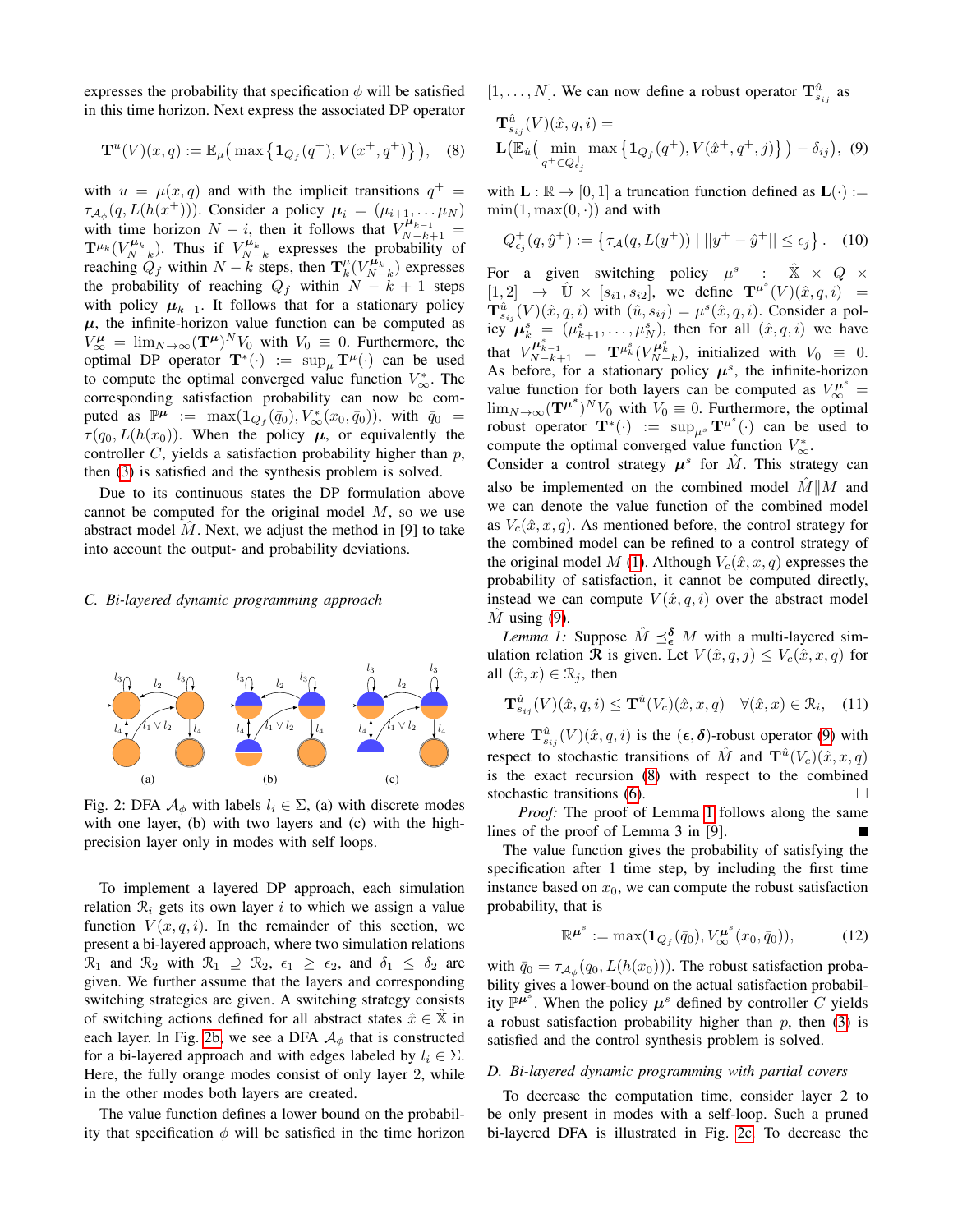computation time even further, we disregard action  $s_{21}$ . Such a switching strategy is shown in Fig. [3.](#page-4-1) For layer 1 (blue), action  $s_{11}$  and  $s_{12}$  hold respectively for all states inside the blue and hatched orange region. The action for layer 2 (orange) equals  $s_{22}$  until a new DFA state is reached.

To mitigate the effect of partial covers, we modify the DP iterations initialized with value functions  $V_0(\hat{x}, q, i) \equiv 0$ with  $i \in [1, 2]$ . First, for all states  $\hat{x}_k \in \mathbb{X}$  that are not inside layer j, we set the value function  $V_l(\hat{x}_k, q, j) = 0$ for all iterations l. Since for all  $(\hat{x}, x) \in \mathcal{R}_2$ , we also have that  $(\hat{x}, x) \in \mathcal{R}_1$  this implies that switching to layer 1 when layer 2 is missing comes for free. Therefore, with some abuse of notation, we define a piecewise maximum value function as  $V(\hat{x}^+, q^+, \leq 2) = \max_{j \in [1,2]} V(\hat{x}^+, q^+, j)$ . Now, the adjusted robust operator is defined as

$$
\mathbf{T}_{s_{i2}}^{\hat{u}}(V)(\hat{x}, q, i) =
$$
  
\n
$$
\mathbf{L}(\mathbb{E}_{\hat{u}}\left(\min_{q^+ \in Q_{\epsilon_2}^+} \{ \mathbf{1}_{Q_f}(q^+), V(\hat{x}^+, q^+, \leq 2)) \} ) - \delta_{i2}),
$$
 (13)

with  $Q_{\epsilon_2}$  as in [\(10\)](#page-3-5). This adjusted operator is valid as it preserves the lower-bound defined in [\(9\)](#page-3-1) and can hence be used interchangeably.

## V. IMPLEMENTATION FOR LTI SYSTEMS

<span id="page-4-0"></span>Let the models  $M$  [\(1\)](#page-0-0) and  $\hat{M}$  [\(4\)](#page-1-1) be linear time-invariant (LTI) systems whose behavior is described by the following stochastic difference equations

<span id="page-4-2"></span>
$$
M: \begin{cases} x(t+1) = Ax(t) + Bu(t) + B_w w(t) \\ y(t) = Cx(t), \text{ and} \end{cases}
$$
(14)

<span id="page-4-3"></span>
$$
\hat{M} : \begin{cases} \hat{x}(t+1) = \Pi \left( A\hat{x}(t) + B\hat{u}(t) + B_w \hat{w}(t) \right) \\ \hat{y}(t) = C\hat{x}(t), \end{cases}
$$
\n(15)

with matrices  $A, B, B_w$  and C of corresponding sizes and with the disturbances  $w(t)$ ,  $\hat{w}(t)$  generated by the standard Gaussian distribution, i.e.,  $w(t) \sim \mathcal{N}(0, I) = \mathbb{P}_w$  and  $\hat{w}(t) \sim \mathcal{N}(0, I) = \mathbb{P}_{\hat{w}}$ . The abstract model is constructed by partitioning the state space  $X$  in a finite number of regions  $\mathbb{A}_i \subset \mathbb{X}$  and operator  $\Pi(\cdot) : \mathbb{X} \to \mathbb{X}$  maps states  $x \in \mathbb{A}_i$  to their representative points  $\hat{x}_i \in \hat{\mathbb{X}}$ . We assume that the regions  $A_i$  are designed in such a way that the set  $B := \{\Pi(x) - x \mid x \in \mathbb{X}\}\$ is a bounded polytope and has vertices vert $(B)$ . Details on constructing such an abstract LTI system can be found in [9].

#### *A. Computing the multi-layered simulation relations*

To compute the multi-layered simulation relations in Def. [4,](#page-2-3) we choose the interface function  $u(t) = U_v(\hat{u}_t, \hat{x}_t, x_t)$  as  $u(t) = \hat{u}(t)$  and consider simulation relations  $\mathcal{R}_i$ 

<span id="page-4-4"></span>
$$
\mathcal{R}_i := \left\{ (\hat{x}, x) \in \hat{\mathbb{X}} \times \mathbb{X} \mid ||x - \hat{x}||_D \le \epsilon_i \right\},\qquad(16)
$$

where  $||x||_D$  denotes the weighted two-norm, that is,  $||x||_D = \sqrt{x^T D x}$  with D a symmetric positive definite matrix  $D = D^T \succ 0$ . We use the same weighting matrix D for all simulation relations  $\mathcal{R}_i$ , with  $i \in [1, 2, \dots N_R]$ .

<span id="page-4-1"></span>

Fig. 3: Parking areas  $P_1$ ,  $P_2$  and switching strategy with blue layer  $\mathcal{R}_1$  and orange layer  $\mathcal{R}_2$ .

For these relations, condition 1 in Def. [4](#page-2-3) is satisfied by choosing weighting matrix  $D \succ 0$ , such that

<span id="page-4-5"></span>
$$
C^T C \preceq D. \tag{17}
$$

We can now construct kernels  $W_{ij}$  in a similar way as in [20]. By doing so, condition 2 of Def. [4](#page-2-3) can be quantified via contractive sets for the error dynamics  $x_{t+1} - \hat{x}_{t+1}$ based on the combined transitions [\(6\)](#page-1-3). We assume that there exists factors  $\alpha_{ij}$  with  $\epsilon_j = \alpha_{ij} \epsilon_i$  that represent the set contraction between the different simulation relations. Now, we can describe the satisfaction of condition 2 as a function of  $\delta_{ij}, \alpha_{ij}$  and  $\epsilon_i$ .

<span id="page-4-7"></span>*Lemma 2:* Consider models  $M(14)$  $M(14)$  and  $\hat{M}(15)$  $\hat{M}(15)$  for which simulation relations  $\mathcal{R}_i$  and  $\mathcal{R}_j$  as in [\(16\)](#page-4-4) are given with weighting matrix D satisfying [\(17\)](#page-4-5). For given  $\delta_{ij}, \alpha_{ij}$ , and  $\epsilon_i$ , consider matrix inequalities

<span id="page-4-6"></span>
$$
\begin{bmatrix} \frac{1}{\epsilon_i^2} D \ F_{ij}^T \\ F_{ij} \ r_{ij}^2 I \end{bmatrix} \succeq 0, \qquad (input bound) \qquad (18a)
$$

$$
\begin{bmatrix}\n\lambda_{ij}D & * & * \\
0 & (\alpha_{ij}^2 - \lambda_{ij})\epsilon_i^2 & * \\
D(A + B_w F_{ij}) & D\beta_l & D\n\end{bmatrix} \succeq 0 \text{ (contraction)}
$$
\n(18b)

parameterized with  $\lambda_{ij} > 0$  and with the matrix  $F_{ij}$  for  $r_{ij} =$  $|2 \cdot \text{idf}\left(\frac{1-\delta_{ij}}{2}\right)|$  and for all  $\beta_l \in \text{vert}(B)$ . Here, idf denotes the inverse distribution function of the Gaussian distribution. If there exists  $\lambda_{ij}$  and  $F_{ij}$  such that the matrix inequalities in [\(18\)](#page-4-6) are satisfied, then there exists a  $W_{ij}$  such that condition 2 in Def. 4 is satisfied. 2 in Def. [4](#page-2-3) is satisfied.

<span id="page-4-8"></span>*Theorem 1:* Consider models  $M$  [\(14\)](#page-4-2) and  $\tilde{M}$  [\(15\)](#page-4-3) for which simulation relations  $\mathcal{R}_i$  and  $\mathcal{R}_j$  as in [\(16\)](#page-4-4) are given with weighting matrix  $D$  satisfying [\(17\)](#page-4-5). If the inequalities [\(18\)](#page-4-6) hold for all  $i, j \in [1, ..., N_R]^2$  and there exists  $i \in$  $[1, \ldots, N_R]$  with  $(\hat{x}_0, x_0) \in \mathcal{R}_i$  then  $\hat{M}$  is stochastically simulated by  $M$  in a multi-layered fashion as in Def. [4,](#page-2-3) denoted as  $\tilde{M} \preceq_{\epsilon}^{\delta} M$ .  $\frac{\delta}{\epsilon} M$ .

*Proof:* The proof of both Lemma [2](#page-4-7) and Theorem [1](#page-4-8) can be found in the appendix. It builds on top of the proofs of Theorem 10 and Theorem 11 in [20] for invariant sets. Instead of invariant sets, the proof uses contractive sets to deal with the multi-layered simulation relation. Е

### *B. Illustrative example*

As an illustrative example, we consider parking a car in a one-dimensional space. The goal of the controller is to guarantee that the car parks in the green area  $P_1$ , without going through the red area  $P_2$ , as illustrated in Fig. [3.](#page-4-1) This specification can be written as  $\phi_{park} = \neg P_2 \cup P_1$  and can be represented by the DFA given in Fig. [4.](#page-5-0) The dynamics of the car are modeled using an LTI stochastic difference equation as in [\(14\)](#page-4-2) with  $A = 0.9, B = 0.5$  and  $B_w = C = 1$ . We used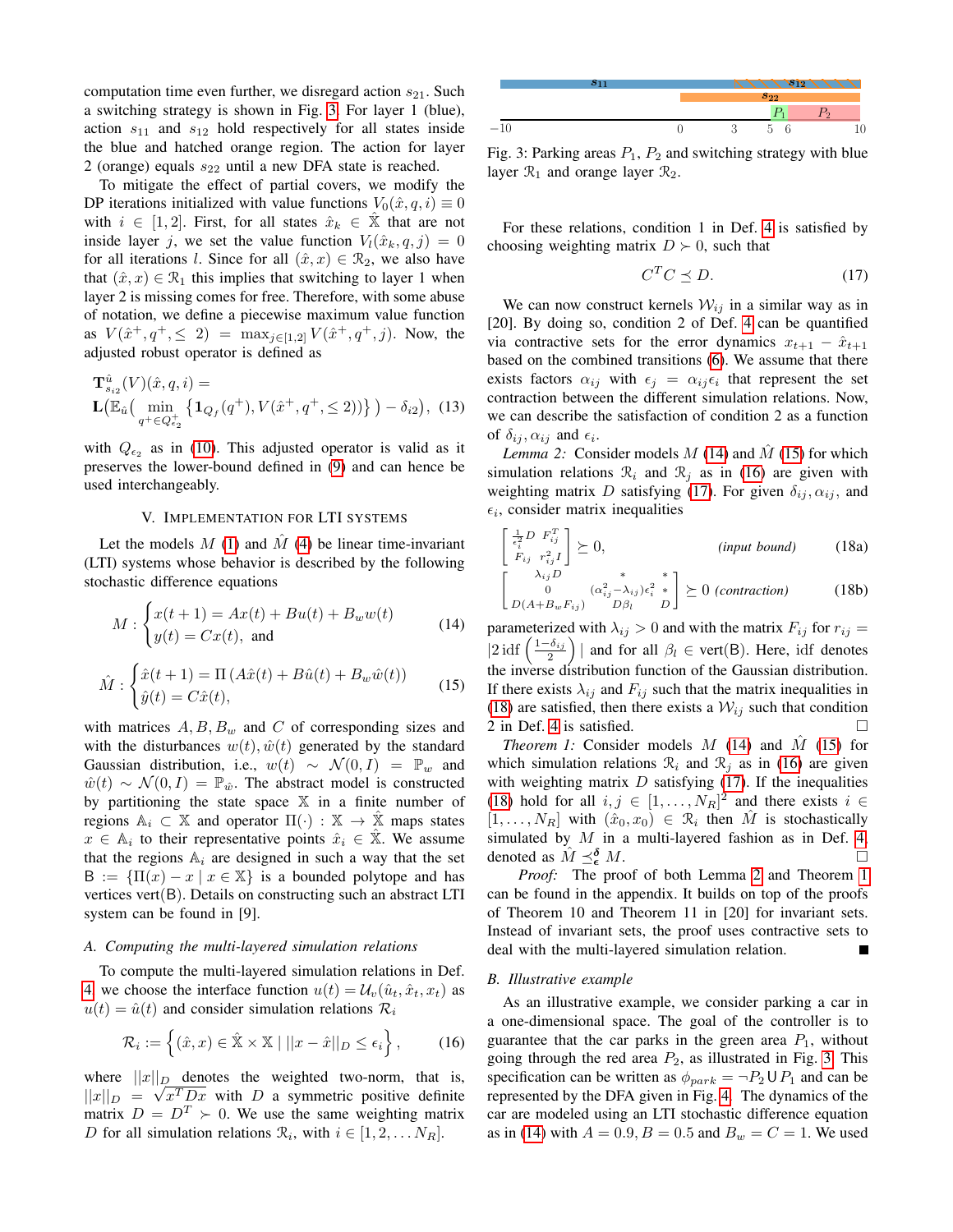<span id="page-5-0"></span>

Fig. 4: DFA associated with specification  $\phi_{park} = \neg P_2 \cup P_1$ .

states  $x \in \mathbb{X} = [-10, 10]$ , inputs  $u \in \mathbb{U} = [-1, 1]$ , outputs  $y \in \mathbb{Y} = \mathbb{X}$  and Gaussian disturbance  $w \sim \mathcal{N}(0, 0.5)$ . We considered the regions  $P_1 = \{5, 6\}, P_2 = \{6, 10\}$  and used the following labeling function

$$
L(y) = \begin{cases} \neg P_1 \land \neg P_2 & \text{if } y < 5\\ P_1 \land \neg P_2 & \text{if } 5 \le y < 6\\ \neg P_1 \land P_2 & \text{if } 6 \le y \le 10. \end{cases}
$$
 (19)

We obtained abstract model  $\tilde{M}$  in the form of [\(15\)](#page-4-3) by partitioning with regions of size 0.1 with  $B = [-0.05, 0.05]$ and  $\hat{u} \in \hat{U} = [-1, -\frac{2}{3}, -\frac{1}{3}, \dots, 1]$ . We quantified the accuracy of  $\tilde{M}$  with a bi-layered simulation relation. The first layer with  $\mathcal{R}_1$ , and  $(\epsilon_1, \delta_{11}) = (0.5, 0)$  covers the complete state space. The second layer with  $\mathcal{R}_2$  has deviation  $\delta_{22}$  = 0.012 and only covers  $0 \leq \hat{x} \leq 10$ . We chose  $\delta_{12} = 0.12$  and output precision  $\epsilon_2 = 0.1984$  that satisfy Lemma [2.](#page-4-7) As illustrated in Fig. [3,](#page-4-1) we chose the switching strategy:

<span id="page-5-2"></span>
$$
\mu^s = \begin{cases}\ns_{11} & \text{if } -10 \le \hat{x} \le 3 \text{ and } i = 1 \\
s_{12} & \text{if } 3 < \hat{x} \le 10 \text{ and } i = 1 \\
s_{22} & \text{if } 0 < \hat{x} \le 10 \text{ and } i = 2.\n\end{cases} \tag{20}
$$

Together, this led to the satisfaction probability in Fig. [5.](#page-5-1)

A constant precision with either simulation relation  $\mathcal{R}_1$ or  $\mathcal{R}_2$  yields the conservative satisfaction probability indicated by the respective blue circles and orange triangles in Fig [5.](#page-5-1) The bi-layered method (green line) takes advantage of both simulation relations. Close to the parking areas simulation relation  $\mathcal{R}_2$  is generally active, which compared to simulation relation  $\mathcal{R}_1$  gives us a non-zero satisfaction probability. Switching to layer 1 limits the rapid decrease of the satisfaction probability further from the parking areas, which is normally caused by the relatively high value of  $\delta_{22}$ .

Concluding, the multi-layered method allows switching between multiple simulation relations and makes it possible to use the advantages of each individual simulation relation. Therefore, the satisfaction probability increases and is more accurate than when using constant precision.

#### **REFERENCES**

- [1] C. Belta, B. Yordanov, and E. A. Gol. *Formal methods for discretetime dynamical systems*, volume 89. Springer, 2017.
- [2] J. Cámara, A. Girard, and G. Gössler. Safety controller synthesis for switched systems using multi-scale symbolic models. In *50th IEEE CDC and ECC conference*, pages 520–525. IEEE, 2011.
- [3] J. Cámara, A. Girard, and G. Gössler. Synthesis of switching controllers using approximately bisimilar multiscale abstractions. In *14th HSCC conference*, pages 191–200, 2011.
- [4] N. Cauchi and A. Abate. stochy: Automated verification and synthesis of stochastic processes. In *TACAS conference*, pages 247–264, 2019.

<span id="page-5-1"></span>

Fig. 5: Satisfaction probability of the example, where the blue circles and orange triangles are obtained with respectively only using  $\mathcal{R}_1$ ,  $(\epsilon, \delta) = (0.5, 0)$  and  $\mathcal{R}_2$ ,  $(\epsilon, \delta) \approx (0.2, 0.01)$ . Switching between these two simulation relations with switching strategy [\(20\)](#page-5-2) yields the green line.

- [5] N. Cauchi, L. Laurenti, M. Lahijanian, A. Abate, M. Kwiatkowska, and L. Cardelli. Efficiency through uncertainty: scalable formal synthesis for stochastic hybrid systems. In *HSCC*, pages 240–251, 2019.
- [6] F. den Hollander. Probability theory: The coupling method. *Lecture notes available online (http://websites.math.leidenuniv. nl/probability/lecturenotes/CouplingLectures.pdf)*, 2012.
- [7] A. Girard and G. Gössler. Safety synthesis for incrementally stable switched systems using discretization-free multi-resolution abstractions. *Acta Informatica*, 57(1):245–269, 2020.
- [8] S. Haesaert, S. Soudjani, and A. Abate. Verification of general Markov decision processes by approximate similarity relations and policy refinement. *SIAM Journal on Control and Optimization*, 55(4):2333– 2367, 2017.
- [9] S. Haesaert and S. E. Z. Soudjani. Robust dynamic programming for temporal logic control of stochastic systems. *IEEE TAC*, 2020.
- [10] K. Hsu, R. Majumdar, K. Mallik, and A. Schmuck. Multi-layered abstraction-based controller synthesis for continuous-time systems. In *21st HSCC conference*, pages 120–129, 2018.
- [11] A. A. Julius and G. J. Pappas. Approximations of stochastic hybrid systems. *IEEE TAC*, 54(6):1193–1203, 2009.
- [12] O. Kupferman and M. Y. Vardi. Model checking of safety properties. *Formal Methods in System Design*, 19(3):291–314, 2001.
- [13] M. Lahijanian, S. B. Andersson, and C. Belta. A probabilistic approach for control of a stochastic system from LTL specifications. In *48h IEEE CDC and 28th CCC conference*, pages 2236–2241. IEEE, 2009.
- [14] M. Lahijanian, S. B. Andersson, and C. Belta. Formal verification and synthesis for discrete-time stochastic systems. *IEEE TAC*, 60(8):2031– 2045, 2015.
- [15] W. Ren and D. V. Dimarogonas. Dynamic quantization based symbolic abstractions for nonlinear control systems. In *IEEE 58th CDC conference*, pages 4343–4348. IEEE, 2019.
- [16] S. E. Z Soudjani and A. Abate. Adaptive and sequential gridding procedures for the abstraction and verification of stochastic processes. *SIAM Journal on Applied Dynamical Systems*, 12(2):921–956, 2013.
- [17] S. E. Z. Soudjani, C. Gevaerts, and A. Abate. Faust <sup>2</sup>: Formal abstractions of uncountable-state stochastic processes. In *TACAS conference*, pages 272–286. Springer, 2015.
- [18] Y. Tazaki and J. Imura. Approximately bisimilar discrete abstractions of nonlinear systems using variable-resolution quantizers. In *2010 ACC conference*, pages 1015–1020, 2010.
- [19] I. Tkachev, A. Mereacre, J.P. Katoen, and A. Abate. Quantitative automata-based controller synthesis for non-autonomous stochastic hybrid systems. In *16th HSCC conference*, pages 293–302, 2013.
- [20] B. C. van Huijgevoort and S Haesaert. Similarity quantification for linear stochastic systems as a set-theoretic control problem. *arXiv preprint*, 2020.
- [21] B. C. van Huijgevoort and S Haesaert. Similarity quantification for